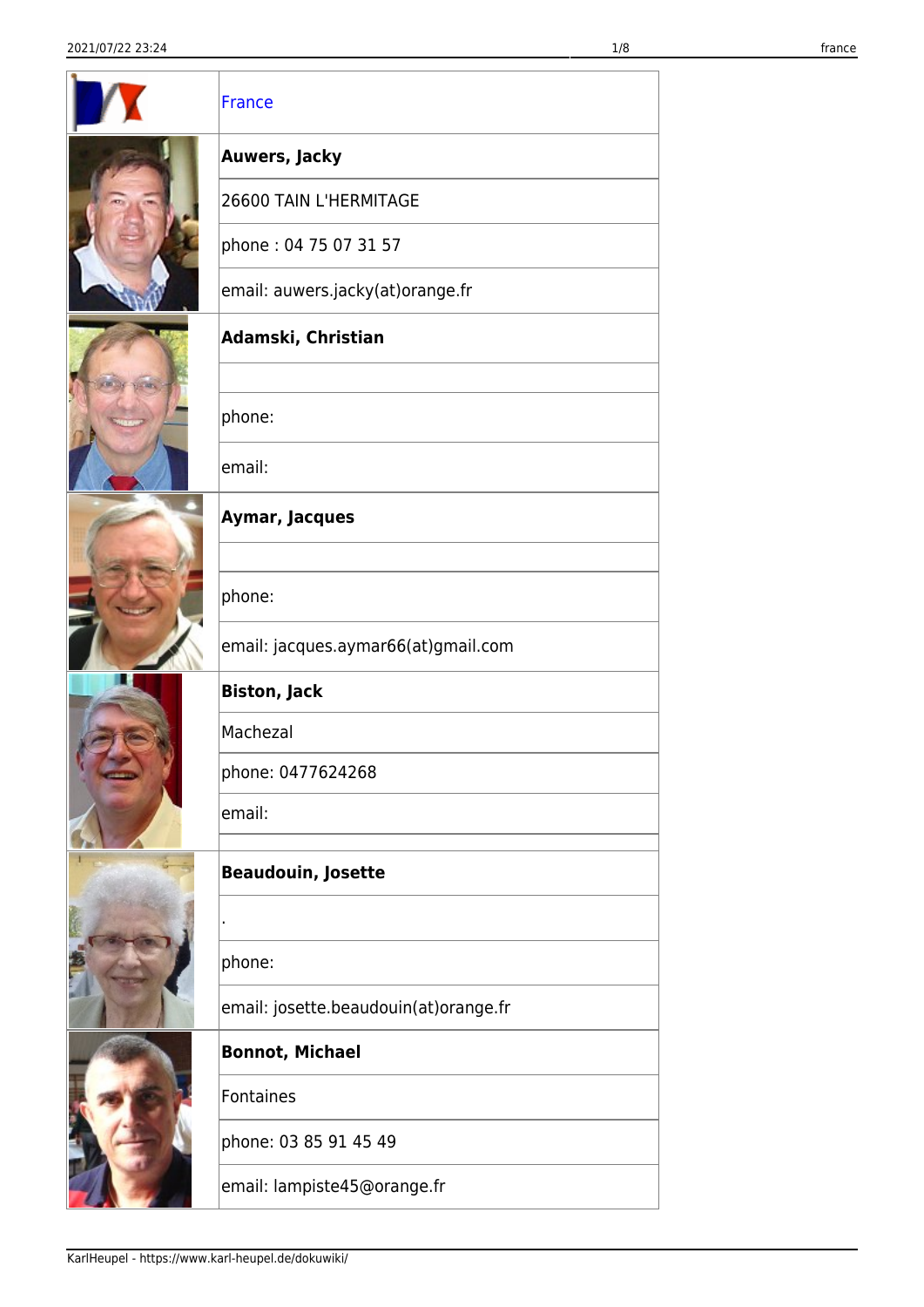|  | <b>Caron, Denis</b>              |
|--|----------------------------------|
|  | 62160 Bully-les-Mines            |
|  | phone:                           |
|  | email:                           |
|  | Ceccarelli, Gery                 |
|  | 50530 Sartilly                   |
|  | phone: 02 33 70 80 79            |
|  | email: cjgg(at)wanadoo.fr        |
|  | <b>Clerc, Pascal</b>             |
|  | Genève                           |
|  | phone:                           |
|  | email: pascalclerc(at)bluewin.ch |
|  | <b>Coilhac, Serge</b>            |
|  | <b>Taluyers</b>                  |
|  | phone:                           |
|  | email:                           |
|  |                                  |
|  | <b>Courtin, Girard</b>           |
|  |                                  |
|  | phone:                           |
|  | email: annecourtin(at)yahoo.fr   |
|  | Daguin, Bernard                  |
|  | <b>Nantes</b>                    |
|  | phone: 40 49 56 37               |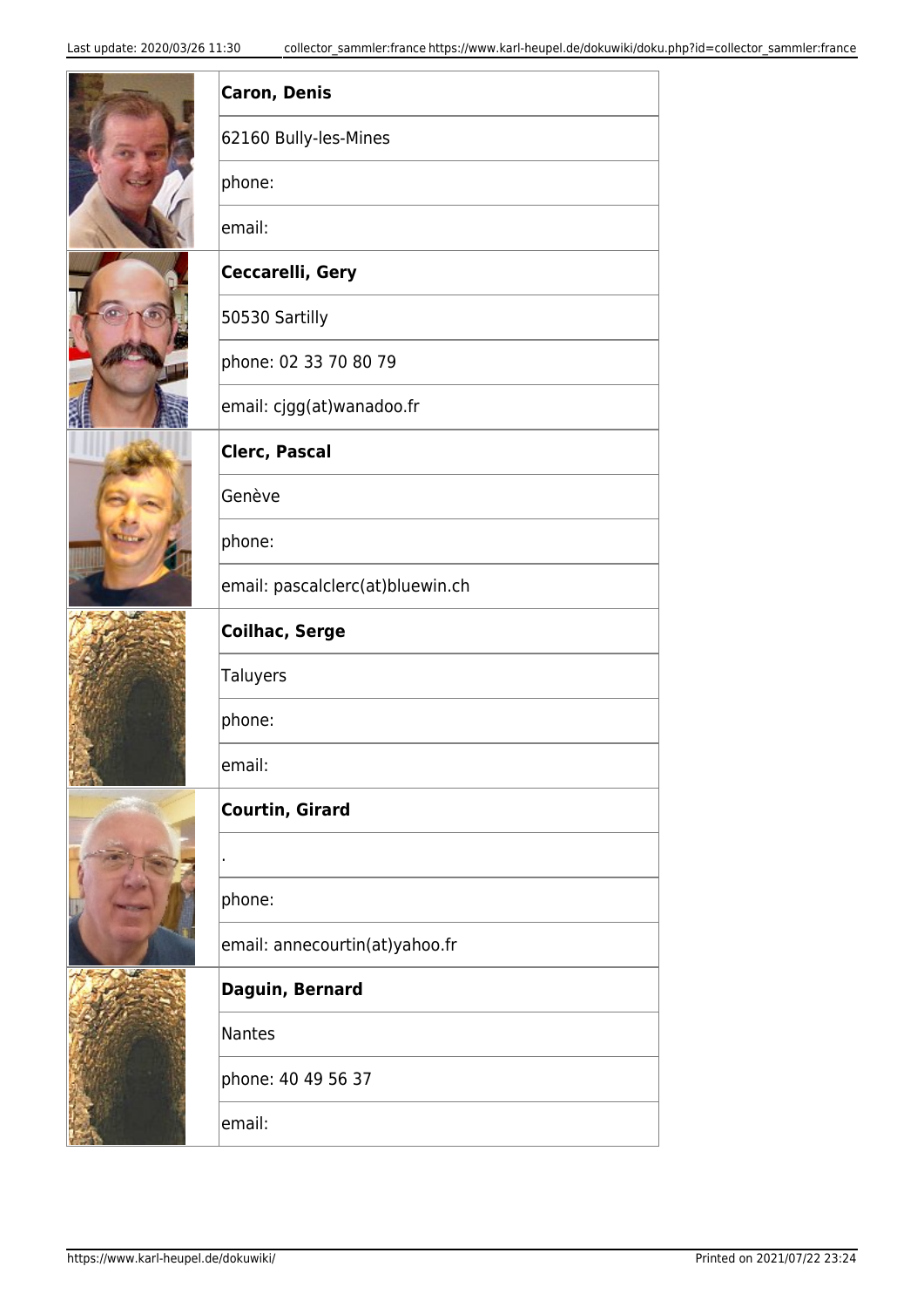|  | Jean-Paul Delacruz                       |
|--|------------------------------------------|
|  | Antony                                   |
|  | email: jean-paul.delacruz(at)wanadoo.fr  |
|  | <b>Estang, Philippe</b>                  |
|  | 34000 MONTPELLIER                        |
|  | phone: 33 (0)6 80 76 81 50               |
|  | email: cab.estang(at)wanadoo.fr          |
|  | http://lampedemineur.monsite-orange.fr/  |
|  | <b>Etienne, Claude</b>                   |
|  | 30720 Ribaute                            |
|  | phone:                                   |
|  | email: claude.etienne39(at)orange.fr     |
|  | <b>Fernandez, François</b>               |
|  | Organisation Carmaux et Decazeville      |
|  | phone:                                   |
|  | email: lapeyrade(at)cegetel.net          |
|  | <b>Gue, Gerard</b>                       |
|  | Decazeville                              |
|  | phone:                                   |
|  | email:g.gerard42(at)orange.fr            |
|  | <b>Granier, Jean Michel</b>              |
|  | Organisation Carmaux et Decazeville      |
|  | phone:                                   |
|  | email: jean-michel.granier(at)wanadoo.fr |

シノレン こめなげ イドロット

*<b>PERMIT ANNUS*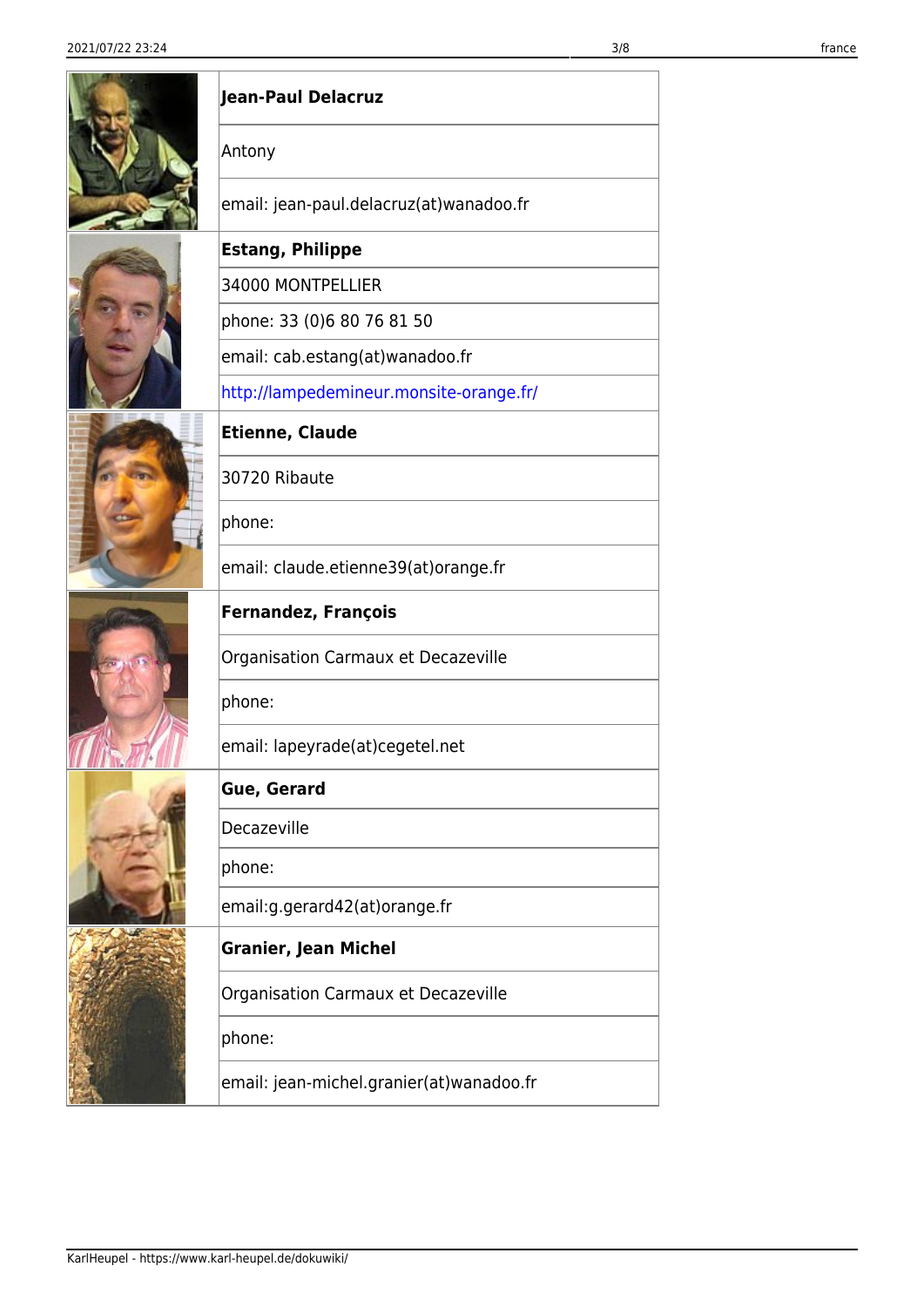|  | Guiollard, Pierre-Christian  |
|--|------------------------------|
|  | 64410 Arzaco                 |
|  | phone: 59816639              |
|  | email:                       |
|  | Grosskost, Michel            |
|  | 68140 Munster                |
|  | phone: 0389774840            |
|  | email:                       |
|  | <b>Haillecourt, Phillipe</b> |
|  | 92600 Asnieres /S./ Seine    |
|  | phone: 0146887326            |
|  | email: haille(at)wanadoo.fr  |
|  | <b>Hubrecht, Bernard</b>     |
|  | 68850 Staffelfelden          |
|  | phone: 0389551713            |
|  | email:                       |
|  | <b>Humbert, Marcel</b>       |
|  | "Lumieres dans la Mine"      |
|  | phone:                       |
|  | email:                       |
|  | Kasza, Edouard               |
|  | 62820 Libercourt             |
|  | phone: 0321375924            |
|  | email:                       |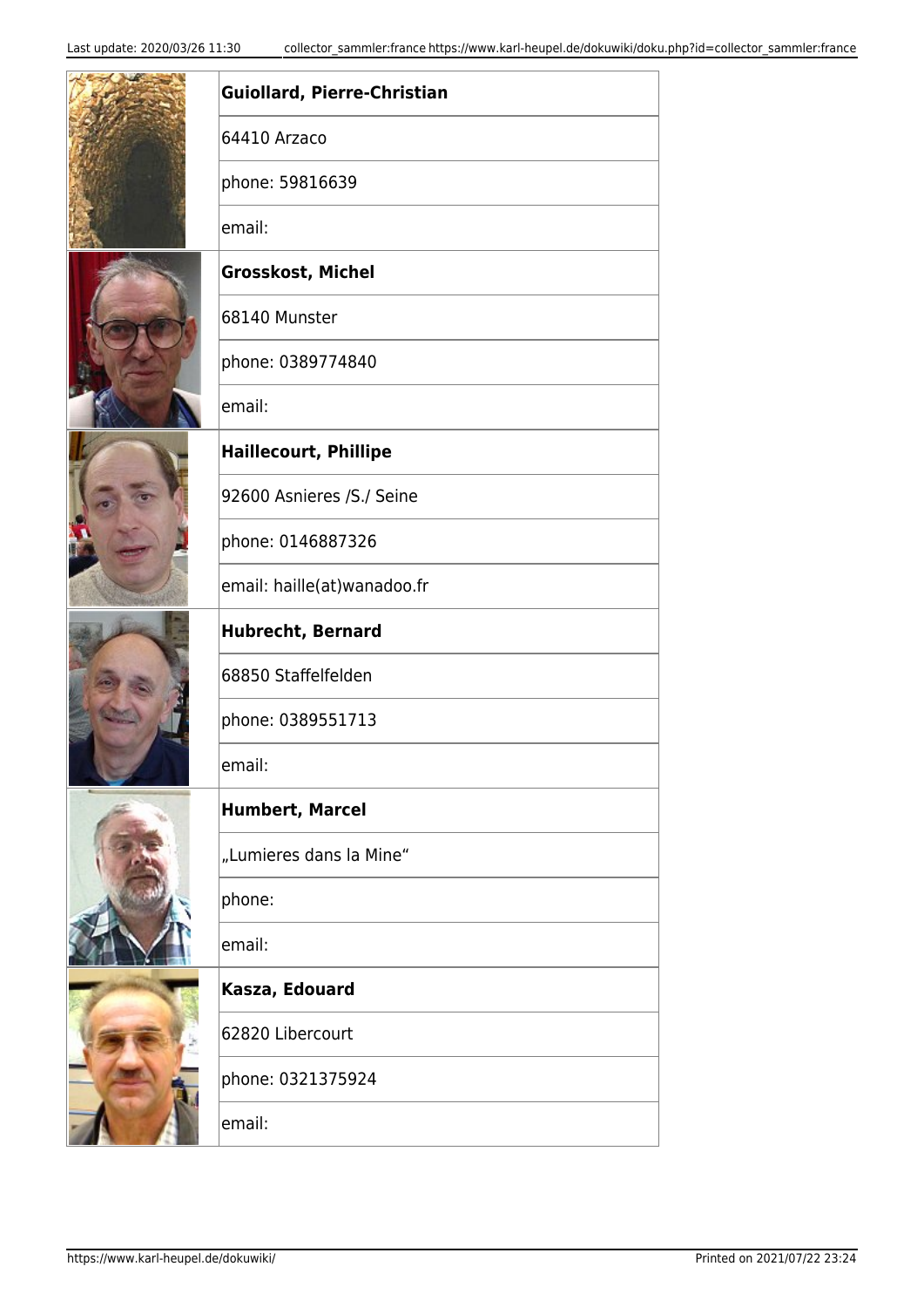|  | Kuhn, Frederic                 |
|--|--------------------------------|
|  | 67600 Selestat                 |
|  | phone: auf Anfrage             |
|  | email: silverminer(at)orage.fr |
|  | Laur, Jean - Pierre            |
|  | Albi (Tarn)                    |
|  | phone:                         |
|  | email:laur.jp(at)wanadoo.fr    |
|  | <b>Macedo, Jean-Bernard</b>    |
|  | Aubin                          |
|  | phone: 0033 06 51 60 91 90     |
|  | email:jbmxp(at)orange.fr       |
|  | <b>Malesson, Pierre</b>        |
|  |                                |
|  | phone:                         |
|  | email:                         |
|  | <b>Marquez, Denis</b>          |
|  | St. Etienne                    |
|  | phone:                         |
|  | email:                         |
|  | <b>Michard, Jean-Guy</b>       |
|  | Bezenet (Allier, 03 France)    |
|  | phone:                         |
|  | email:jge.michard(at)free.fr   |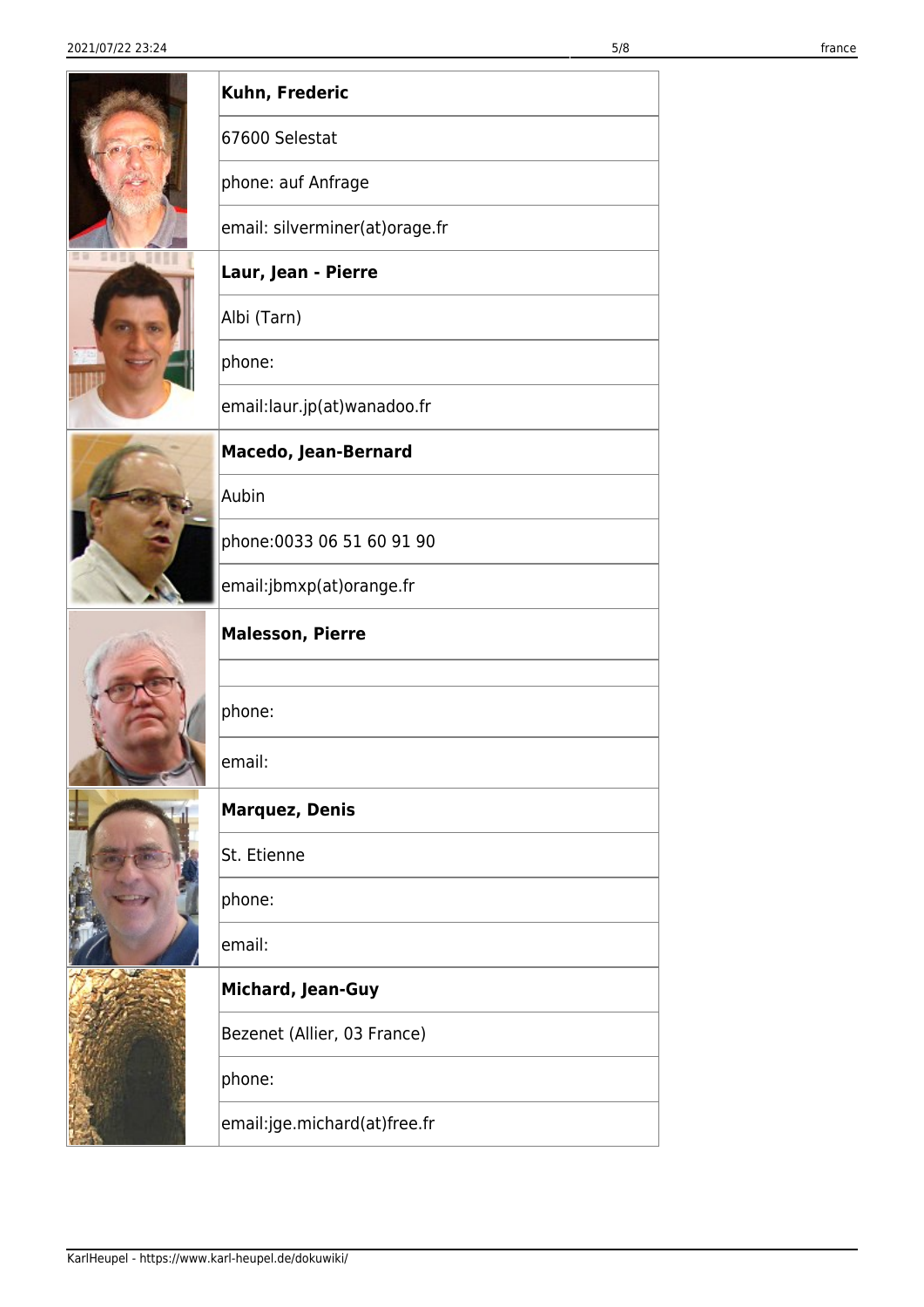|  | Munoz, Christian                                  |
|--|---------------------------------------------------|
|  | Valzergues                                        |
|  | phone:                                            |
|  | email: Christian.munoz31(at)orange.fr             |
|  | Nasser, Kamel                                     |
|  | phone:                                            |
|  | email: nkamel63(at)yahoo.com                      |
|  | Paillart, André http://andredemarles.skyrock.com/ |
|  | 62540 Marles les Mines                            |
|  | phone:09.75.60.00.91                              |
|  | email:andre.paillart(at)gmail.com                 |
|  | <b>Raynal, Michel</b>                             |
|  | Albi (Tarn)                                       |
|  | phone:                                            |
|  | email:faraynal(at)free.fr                         |
|  | <b>Peyrache, Patrice</b>                          |
|  | St.Etienne                                        |
|  | phone:                                            |
|  | email: patrice.peyrache(at)orange.fr              |
|  | Pedon, Christian                                  |
|  |                                                   |
|  | phone:                                            |
|  | email: sablicolli(at)metwurrier.com               |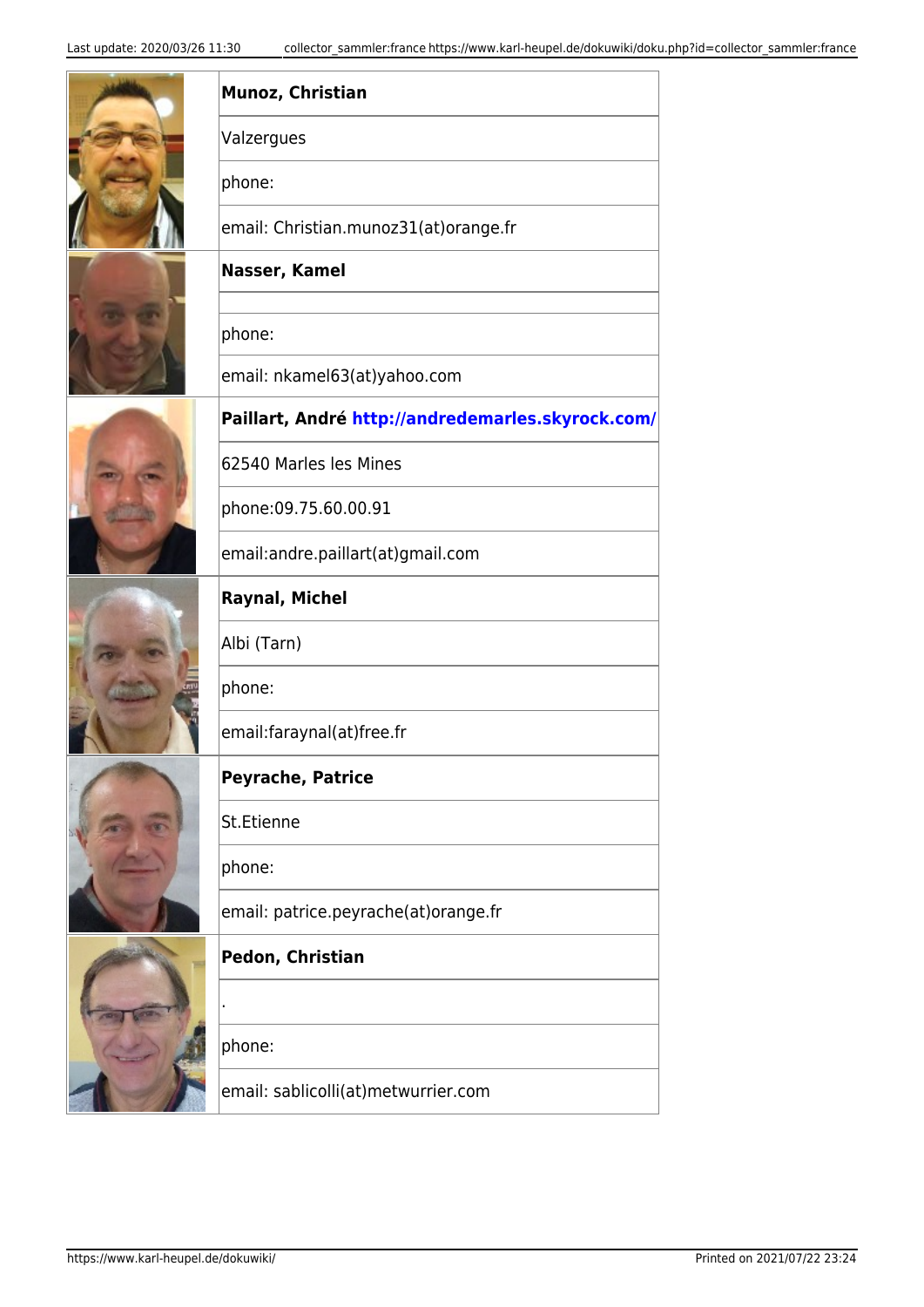|        | <b>Richard, Jorge</b>                   |
|--------|-----------------------------------------|
|        | St. Pierre-DÁlbigny                     |
|        | phone: 0479285132                       |
|        | email:                                  |
|        | <b>Tauziede, Christian</b>              |
|        | Verneuil-en-Halatte                     |
|        | Book "De Debrulle a Cosset"             |
|        | email:christian.tauziede(at)wanadoo.fr  |
|        | <b>VIALARET, Jacques</b>                |
|        | http://miners-lamp-collection.wifeo.com |
|        | phone:                                  |
|        | email:ml430(at)wanadoo.fr               |
|        | Vilet                                   |
|        | 62160 Grenay                            |
|        | phone:                                  |
|        | email:                                  |
|        | <b>Weinert, Michel</b>                  |
|        | 57800 Bening-les-St-Avold               |
|        | phone:                                  |
|        | email:                                  |
| phone: |                                         |
| email: |                                         |

[www.centriris](http://www.centriris.fr/)

phone: email: